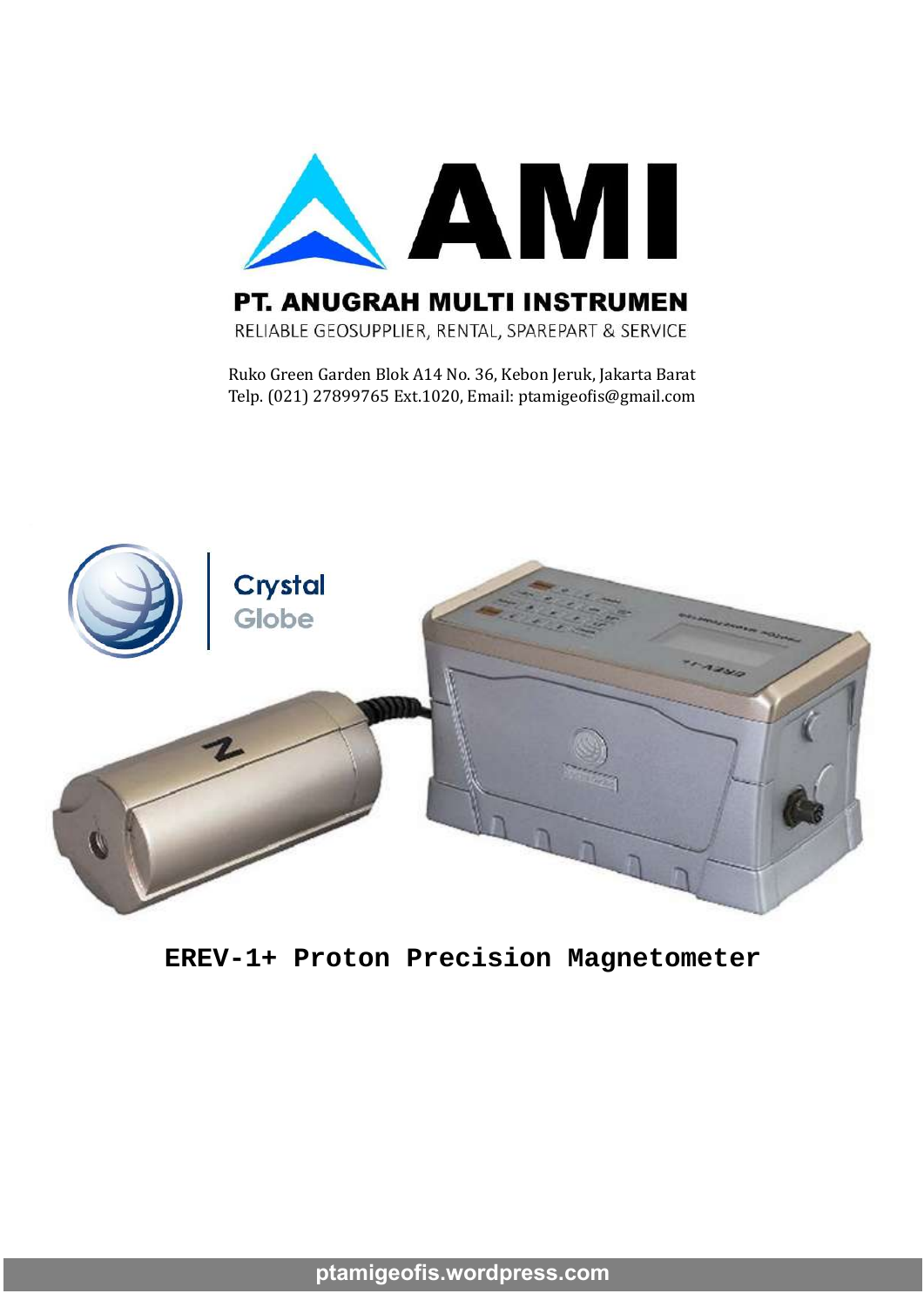# EREV-1+ High-precision P roton Magnetom eter

### Feature Highlights

- Highest precision and lowest noise level in the industry
- **High sampling rate**
- GPS based synchronization between stations to accurately remove diurnal variation
- Unique sampling scheme with synchronization improve the data accuracy and data processing result
- Ruggedized design with lighter weight for harsh operation environment
- High capacity Lithium-Ion battery for longer operation
- Ethernet port for longer term monitoring
- Long range wireless for real-time communication between stations to remove diurnal variation
- Continuous sampling gradient measurment mode shows the lowest level of noise in the market
- Auto tuning in full range, not just in its adjacent range
- Oven Controlled Crystal Oscillator (OCXO) and GPS based timing gives flexibility in all situations
- High accuracy obtained from continuous auto calibration of the clock using GPS, there will be no measurment drift between stations forever
- High capacity SD card with standard 32 GB included
- The two channels in gradient model are identical and can be swapped for repairing with flexibility, this makes gradient model more attractive in term of cost
- Large LCD screen with easy operating menu

#### Package List

- **Console**
- **Sensor**
- 4 aluminium poles (50 cm/ea)
- **Bottom pole**
- Instrument strap
- **Battery charger**
- USB cable
- **Manual** 
	- Processing software: EREV-Link
		- Data conversion software: ProtonMag\_Utility
		- **Transport case**

|  | $EREV-I+$<br>$\overline{2}$<br>3<br>MENU                                                                            |  |
|--|---------------------------------------------------------------------------------------------------------------------|--|
|  | F1<br>STP/N<br>6<br>5<br>$\frac{F2}{F3}$<br>LCD/-<br><b>UP</b><br>8<br><b>DOWN</b><br>9<br>0<br>PROTON MAGNETOMETER |  |
|  |                                                                                                                     |  |

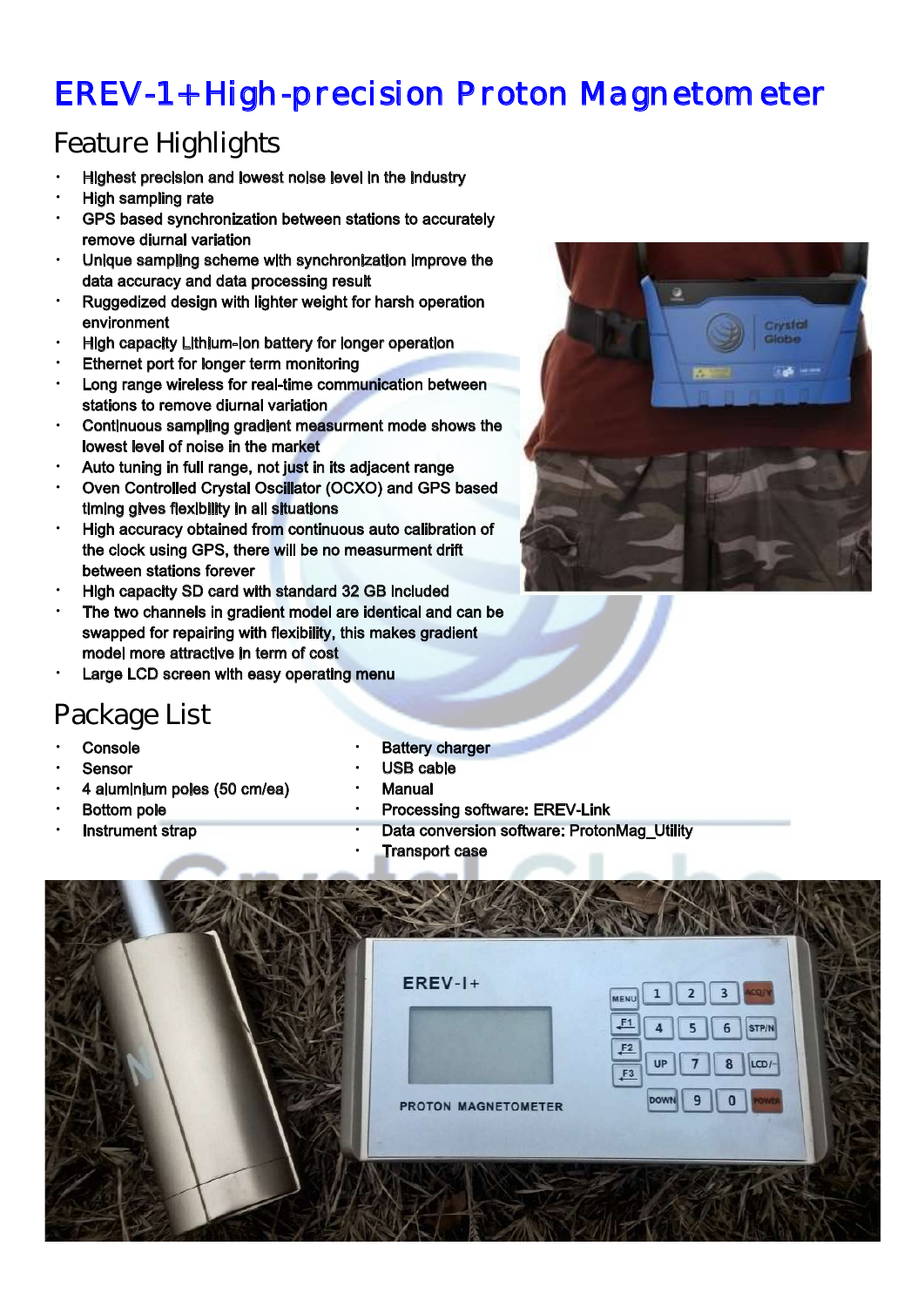## **Specifications**

- Accuracy: 0,1 0,2 nT in general
- Noise standard deviation: 0,1 nT (≥3S)
- Display resolution: 0,01 nT
- Field strength range: 10000 nT 150000 nT
- Gradient Tolerance: 7000 nT
- Sampling interval: 1, 2, 3, 4, 5, 6, 10, 12, 15, 20, 30, 60 seconds
- Sampling mode: singel (unsynchronized and synchronized mode); continuous (synchronized mode)
- GPS accuracy: 2,5 m
- Gradient synchronization precision: less than 1us
- Working mode: Four modes (single point, continous mode, gradient and gradient continous mode)
- Data storage: 16 GB SD card included
- PC communication: USB
- Baterry: lithium battery (12 V/ 12 Ah)
- Operating temperature: -25°C to +55°C
- Weight: Sensor 0,8 kg; Console 1,9 kg (Batteries include)
- Dimensions (mm): Console (240 x 110 x 125); Sensor (170L x 80 diameter cylinder)
- Data processing software: EREV-Link; include diaurnal variation processing, movement filtering processing, bad point delete, profile drawing



EREV‐1 at Antartica